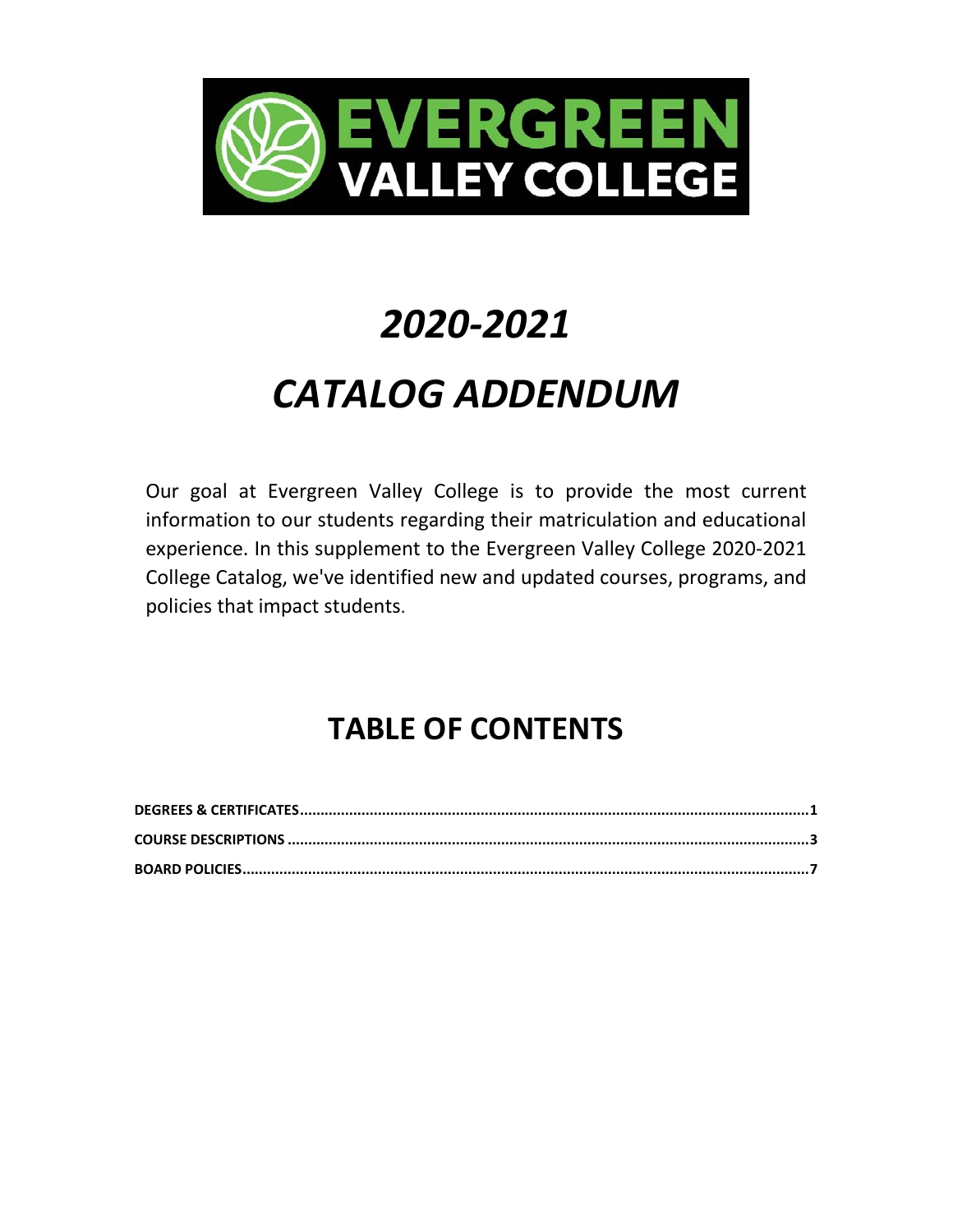# **DEGREES & CERTIFICATES**

**\_\_\_\_\_\_\_\_\_\_\_\_\_\_\_\_\_\_\_\_\_\_\_\_\_\_\_\_\_\_\_\_\_\_\_\_\_\_\_\_\_\_\_\_\_\_\_\_\_\_\_\_\_\_\_\_\_\_\_\_\_\_\_\_\_\_\_\_\_\_\_\_\_\_\_\_\_\_\_\_\_\_\_\_\_\_\_\_\_\_\_\_\_\_\_\_\_\_\_\_\_\_\_\_\_\_\_\_\_\_\_\_\_\_\_\_\_\_\_\_\_\_\_\_\_\_\_\_\_\_\_\_\_\_\_\_\_\_\_\_\_\_\_\_\_\_\_\_\_\_\_\_\_\_\_\_\_\_\_\_\_\_\_\_\_\_\_\_\_\_\_\_\_\_\_\_\_\_\_\_\_\_\_\_\_\_\_\_\_\_\_\_\_\_\_\_\_\_\_\_\_\_\_\_\_\_\_\_\_\_\_\_\_\_\_\_\_\_\_\_\_\_\_\_\_\_\_\_\_\_\_\_\_\_\_\_\_\_\_\_\_\_\_\_\_\_\_\_\_\_\_\_\_\_\_\_\_\_\_\_\_\_\_\_\_\_\_\_\_\_\_\_\_\_\_\_\_\_\_\_\_\_\_\_\_\_\_\_\_\_\_\_\_\_\_\_\_\_\_\_\_\_\_\_\_\_\_\_\_\_\_\_\_\_\_\_\_\_\_\_\_\_\_\_\_\_\_\_\_\_\_\_\_\_\_\_\_\_\_\_\_\_**

### **Electric Vehicle Service (Tesla Start), Certificate of Achievement**

This course of study provides significant training and applicable skills development for future employment as Tesla electric vehicle service technicians. Topics include: brakes, air conditioning, suspension, steering, high voltage electrical systems, and body chassis electrical systems. Studentswilldemonstrateskillsusingclassroom, lab, and on the job work experience diagnosing, repairing and servicing all electric vehicles. Students must complete each course with a grade of "C" or better.

#### **Program Learning Outcomes**

- Perform procedures using the computer-based tools and applications, including diagnostic tools, wiring diagrams, service manuals, repair order documentation, and parts catalogs.
- Analyze and interpret the theories of electricity and apply scientific problem-solving skills to diagnosing and rectifying faults on electrical circuits.
- Demonstrate effective interpersonalskills with and effectively function in team environment.

| <b>Course</b>      | <b>Title</b>                                  | <b>Units</b>   |
|--------------------|-----------------------------------------------|----------------|
| AUTO 182A          | Tesla Service Technician Training (Session A) | 3              |
| <b>AUTO 182B</b>   | Tesla Service Technician Training (Session B) | $\overline{4}$ |
| <b>AUTO 182C</b>   | Tesla Service Technician Training (Session C) | 4              |
| <b>AUTO 182D</b>   | Tesla Service Technician Training (Session D) | $\overline{4}$ |
| <b>AUTO 138</b>    | <b>Occupational Work Experience</b>           | 1              |
| <b>Total Units</b> |                                               | 16             |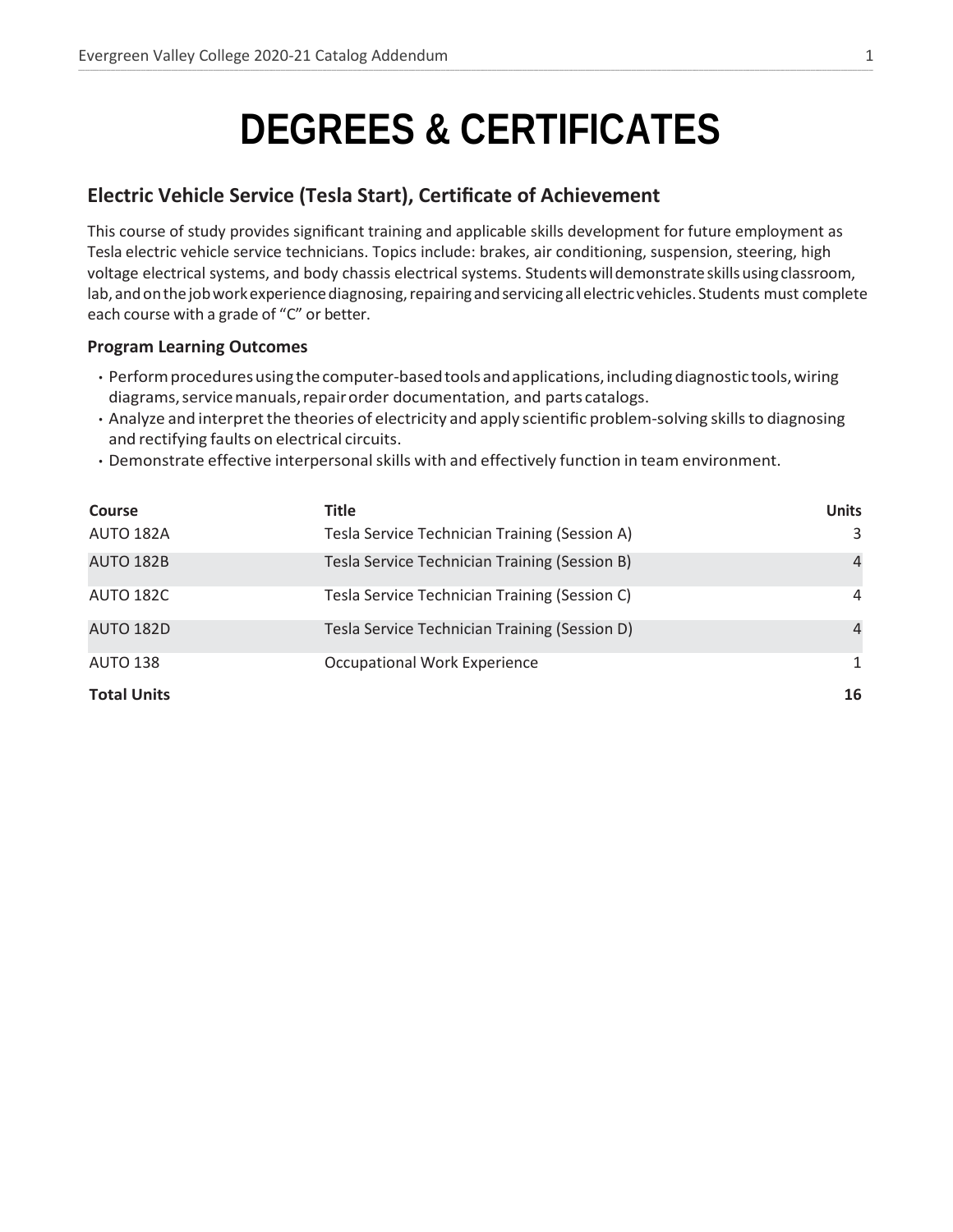### **Advanced Manufacturing, Level I, Certificate of Achievement**

This Advanced Manufacturing Level 1 Certificate of Achievement provides the relevant knowledge and skills requiredforentry-level employmentor internship formanufacturing technicians and assemblers. The subjects are taught with an emphasis on job related skillsrequired bymanufacturing industries, using a practical approach using procedures, and standards using in the manufacturing industry.

**\_\_\_\_\_\_\_\_\_\_\_\_\_\_\_\_\_\_\_\_\_\_\_\_\_\_\_\_\_\_\_\_\_\_\_\_\_\_\_\_\_\_\_\_\_\_\_\_\_\_\_\_\_\_\_\_\_\_\_\_\_\_\_\_\_\_\_\_\_\_\_\_\_\_\_\_\_\_\_\_\_\_\_\_\_\_\_\_\_\_\_\_\_\_\_\_\_\_\_\_\_\_\_\_\_\_\_\_\_\_\_\_\_\_\_\_\_\_\_\_\_\_\_\_\_\_\_\_\_\_\_\_\_\_\_\_\_\_\_\_\_\_\_\_\_\_\_\_\_\_\_\_\_\_\_\_\_\_\_\_\_\_\_\_\_\_\_\_\_\_\_\_\_\_\_\_\_\_\_\_\_\_\_\_\_\_\_\_\_\_\_\_\_\_\_\_\_\_\_\_\_\_\_\_\_\_\_\_\_\_\_\_\_\_\_\_\_\_\_\_\_\_\_\_\_\_\_\_\_\_\_\_\_\_\_\_\_\_\_\_\_\_\_\_\_\_\_\_\_\_\_\_\_\_\_\_\_\_\_\_\_\_\_\_\_\_\_\_\_\_\_\_\_\_\_\_\_\_\_\_\_\_\_\_\_\_\_\_\_\_\_\_\_\_\_\_\_\_\_\_\_\_\_\_\_\_\_\_\_\_\_\_\_\_\_\_\_\_\_\_\_\_\_\_\_\_\_\_\_\_\_\_\_\_\_\_\_\_\_\_\_\_**

#### **Program Learning Outcomes**

- Demonstrate competence in building, servicing, and testing circuits utilizing safe and industry standard practices and procedures.
- Demonstrate how to assemble circuit boards, mechanical systems and electrical systems.
- Perform a material application process that includes material selection, application fabrication techniques, relevant testing, and necessary characterization technique based on the application.
- Demonstrate how to collect, analyze, interpret, and present numerical data to make effective decisions.

| Course             | <b>Title</b>                                                   | <b>Units</b> |
|--------------------|----------------------------------------------------------------|--------------|
| <b>BIS 109</b>     | Microsoft Office                                               | 3            |
| <b>BUS 060</b>     | <b>Fundamentals of Business Statistics</b>                     | 3            |
| <b>ENGL 001A</b>   | <b>English Composition</b>                                     | 3            |
| <b>MFGT 101</b>    | Introduction to Advanced Manufacturing                         | 2            |
| <b>MFGT 102</b>    | <b>Math for Manufacturing</b>                                  | 2            |
| <b>MFGT 103</b>    | Introduction to Assembly                                       | 3            |
| <b>MFGT 201</b>    | <b>Fundamental Electronics for Manufacturing</b>               | 3            |
| <b>MFGT 202</b>    | Properties of Materials for Manufacturing                      | 3            |
| <b>MFGT 203</b>    | Data Analytics for Manufacturing and<br><b>Quality Control</b> | 3            |
| <b>Total Units</b> |                                                                | 25           |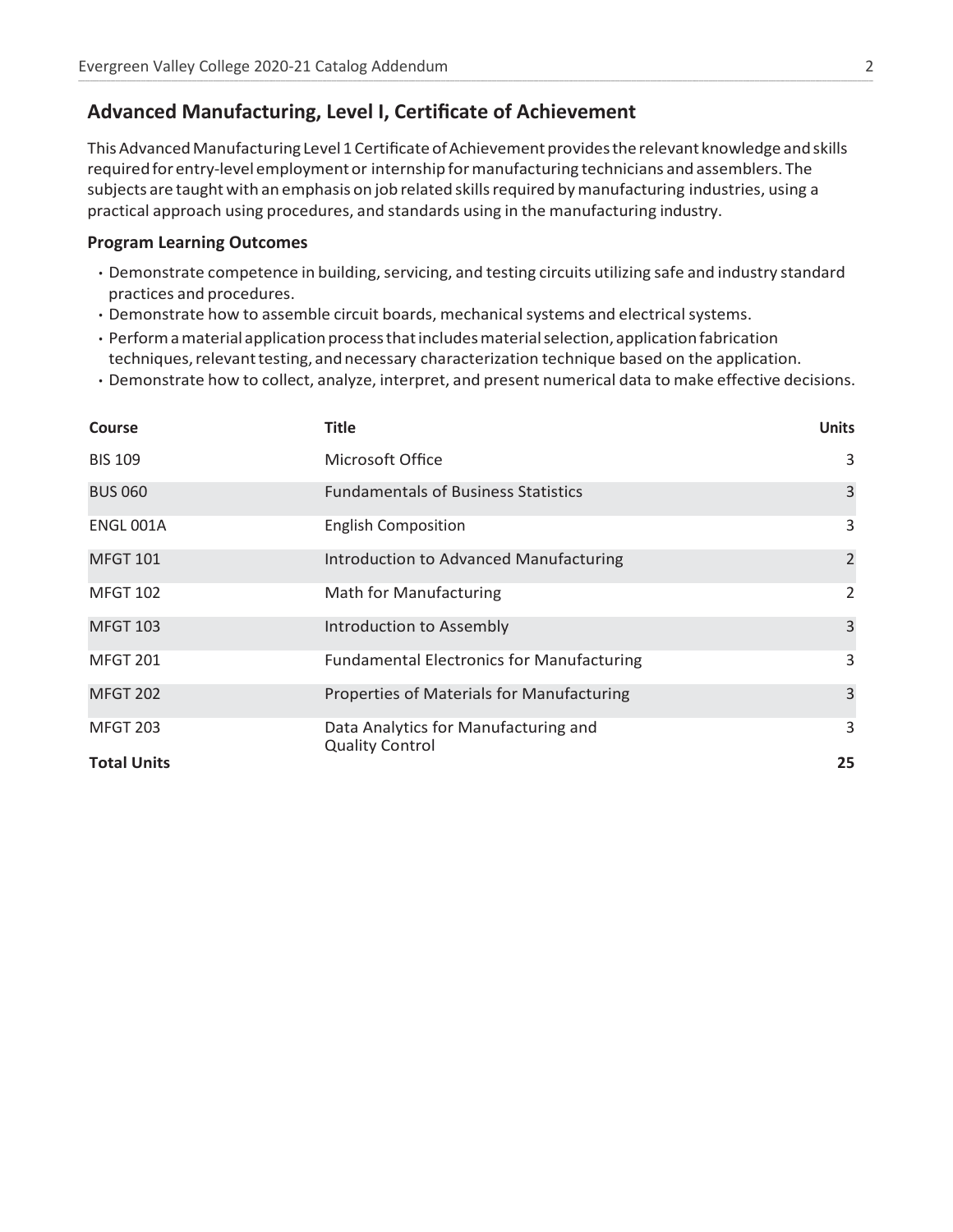# **COURSE DESCRIPTIONS**

**\_\_\_\_\_\_\_\_\_\_\_\_\_\_\_\_\_\_\_\_\_\_\_\_\_\_\_\_\_\_\_\_\_\_\_\_\_\_\_\_\_\_\_\_\_\_\_\_\_\_\_\_\_\_\_\_\_\_\_\_\_\_\_\_\_\_\_\_\_\_\_\_\_\_\_\_\_\_\_\_\_\_\_\_\_\_\_\_\_\_\_\_\_\_\_\_\_\_\_\_\_\_\_\_\_\_\_\_\_\_\_\_\_\_\_\_\_\_\_\_\_\_\_\_\_\_\_\_\_\_\_\_\_\_\_\_\_\_\_\_\_\_\_\_\_\_\_\_\_\_\_\_\_\_\_\_\_\_\_\_\_\_\_\_\_\_\_\_\_\_\_\_\_\_\_\_\_\_\_\_\_\_\_\_\_\_\_\_\_\_\_\_\_\_\_\_\_\_\_\_\_\_\_\_\_\_\_\_\_\_\_\_\_\_\_\_\_\_\_\_\_\_\_\_\_\_\_\_\_\_\_\_\_\_\_\_\_\_\_\_\_\_\_\_\_\_\_\_\_\_\_\_\_\_\_\_\_\_\_\_\_\_\_\_\_\_\_\_\_\_\_\_\_\_\_\_\_\_\_\_\_\_\_\_\_\_\_\_\_\_\_\_\_\_\_\_\_\_\_\_\_\_\_\_\_\_\_\_\_\_\_\_\_\_\_\_\_\_\_\_\_\_\_\_\_\_\_\_\_\_\_\_\_\_\_\_\_\_\_\_\_\_**

# **ACCOUNTING (ACCTG)**

#### **ACCTG 001B Managerial Accounting 4 Units**

This course introduces students to managerial decision-making using accounting information. Topics include the master budget, static and flexible budgets, capital budgeting techniques, cost-volume-profit relationships, contribution margin approach to decision-making, cost behavior analysis, job order and process costing, activitybased costing and just-in-time manufacturing. Other topics include standard costing, responsibility accounting, cost performance reporting, special business decisions, incremental analysis, break-even analysis, and pricing under absorption and variable costing. (C-ID ACCT 120)

Lecture Hours: 4 Lab Hours: None Repeatable: No Grading: L

Prerequisite: ACCTG 001A with a C or better or equivalent

Advisory Level: Read: 4 Write: 4 Math: None

Transfer Status: CSU/UC Degree Applicable: AA/AS

CSU GE: None IGETC: None District GE: None

### **ACCTG 062 Cost Accounting 5 Units**

This course provides students with cost accounting principles, including essentials of job order, process cost, and standard cost accounting systems. The central focus of the course is how cost accounting helps managers make better decisions for planning, controlling, and analyzing profitability in a business environment as well as costing concepts for products, services, and customers. Topics covered in this course are of significant value in personal financial management as well.

Lecture Hours: 5 Lab Hours: None Repeatable: No Grading: L

Prerequisite: ACCTG 001B with C or better

Advisory Level: Read: 3 Write: 3 Math: 2

Transfer Status: CSU Degree Applicable: AA/AS

CSU GE: None IGETC: None District GE: None

### **AUTOMOTIVE TECHNOLOGY (AUTO)**

#### **AUTO 173 Automotive Service Operations 2 Units**

This course will provide overview information about careers in Automotive Technology. Preparation for "on the job" experience will include presentations and discussions about professionalism, work ethics, diplomacy, consumerism, safety, hazardous wastes, tools and equipment, as well as employee, employer, and customer relations.

Lecture Hours: 1.5 Lab Hours: 1.5 Repeatable: No Grading: L

Advisory Level: Read: 2 Write: 2 Math: 2

Transfer Status: None Degree Applicable: AS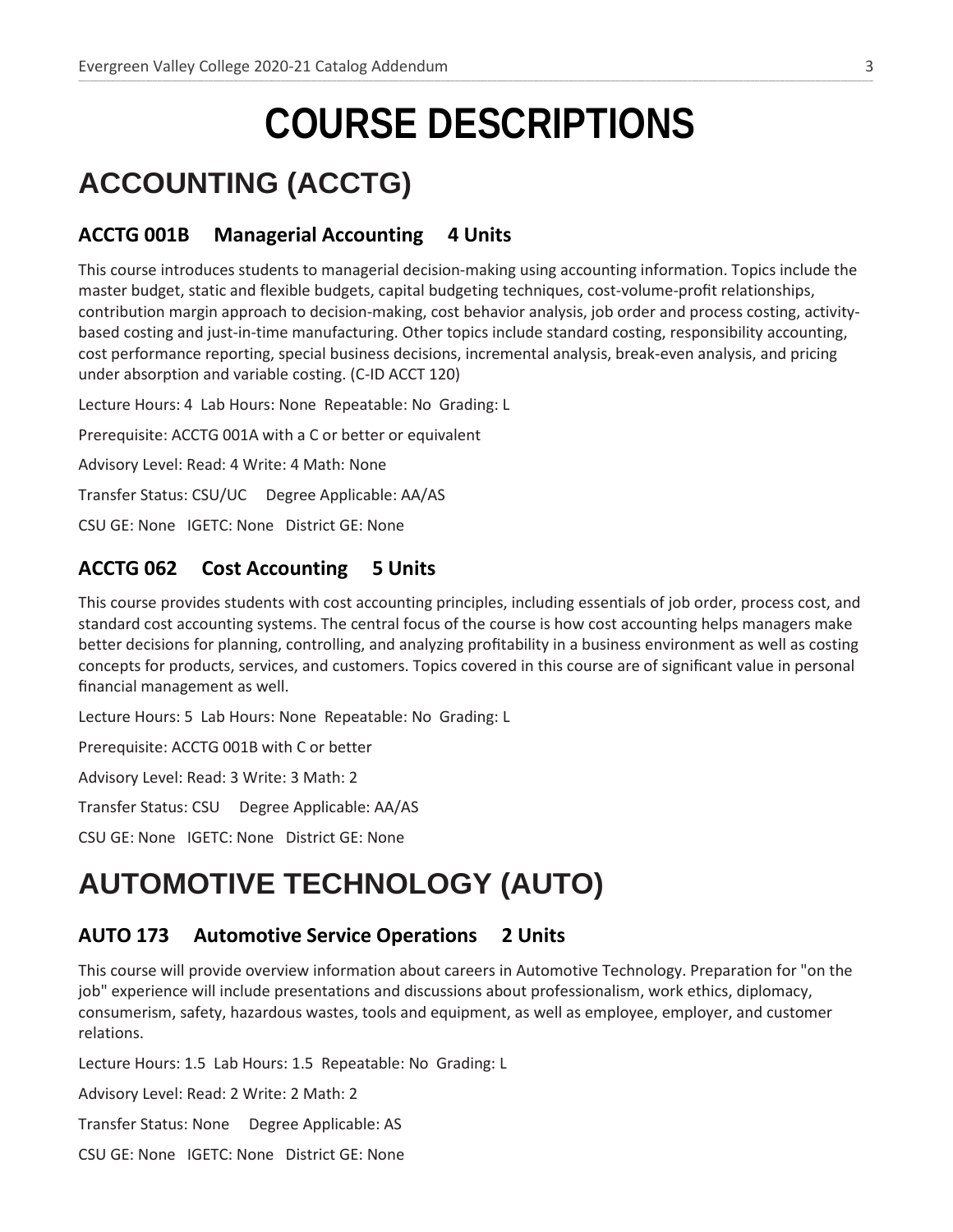## **BIOLOGY (BIOL)**

### **BIOL 020 Human Biology 4 Units**

This course introduces students to biology using humans as the exemplary organism. It covers the scientific method, biological chemistry and molecules, cell structure, evolution and the biological relationship of humans to all organisms, common human pathogens, human organ systems, human genetics and biotechnology, and the effect of human interactions with the environment. The course is intended for non-science majors.

**\_\_\_\_\_\_\_\_\_\_\_\_\_\_\_\_\_\_\_\_\_\_\_\_\_\_\_\_\_\_\_\_\_\_\_\_\_\_\_\_\_\_\_\_\_\_\_\_\_\_\_\_\_\_\_\_\_\_\_\_\_\_\_\_\_\_\_\_\_\_\_\_\_\_\_\_\_\_\_\_\_\_\_\_\_\_\_\_\_\_\_\_\_\_\_\_\_\_\_\_\_\_\_\_\_\_\_\_\_\_\_\_\_\_\_\_\_\_\_\_\_\_\_\_\_\_\_\_\_\_\_\_\_\_\_\_\_\_\_\_\_\_\_\_\_\_\_\_\_\_\_\_\_\_\_\_\_\_\_\_\_\_\_\_\_\_\_\_\_\_\_\_\_\_\_\_\_\_\_\_\_\_\_\_\_\_\_\_\_\_\_\_\_\_\_\_\_\_\_\_\_\_\_\_\_\_\_\_\_\_\_\_\_\_\_\_\_\_\_\_\_\_\_\_\_\_\_\_\_\_\_\_\_\_\_\_\_\_\_\_\_\_\_\_\_\_\_\_\_\_\_\_\_\_\_\_\_\_\_\_\_\_\_\_\_\_\_\_\_\_\_\_\_\_\_\_\_\_\_\_\_\_\_\_\_\_\_\_\_\_\_\_\_\_\_\_\_\_\_\_\_\_\_\_\_\_\_\_\_\_\_\_\_\_\_\_\_\_\_\_\_\_\_\_\_\_\_\_\_\_\_\_\_\_\_\_\_\_\_\_\_\_**

Lecture Hours: 3 Lab Hours: 3 Repeatable: No Grading: L

Advisory Level: Read: 3 Write: 3 Math: 3

Transfer Status: CSU/UC Degree Applicable: AA/AS

CSU GE: B2, B3 IGETC: 5B, 5C District GE: B2, B3

# **HEALTHCARE (HC)**

### **HC 501 Introduction to Healthcare & Healthcare Careers 0 Units**

This introductory non-credit course provides an overview of the healthcare delivery system and healthcare careers. Topics include healthcare systems and trends, healthcare career pathways, professionalism and employability skills, legal and ethical responsibilities, cultural awareness and diversity, and technology.

Lecture Hours: 3 Lab Hours: None Repeatable: Yes Grading: N

Advisory Level: Read: 2 Write: 2 Math: None

Transfer Status: None Degree Applicable: NC

CSU GE: None IGETC: None District GE: None

#### **HC 502 Communication for Healthcare Providers 0 Units**

This short non-credit course introduces students to basic concepts of effective communication, with an emphasis on healthcare settings. Topics include communicating with the healthcare team, cultural considerations when communicating with patients, ways to overcome barriers to effective communication, and communicating with clients with special needs.

Lecture Hours: 1.5 Lab Hours: None Repeatable: Yes Grading: N

Advisory Level: Read: 2 Write: 2 Math: None

Transfer Status: None Degree Applicable: NC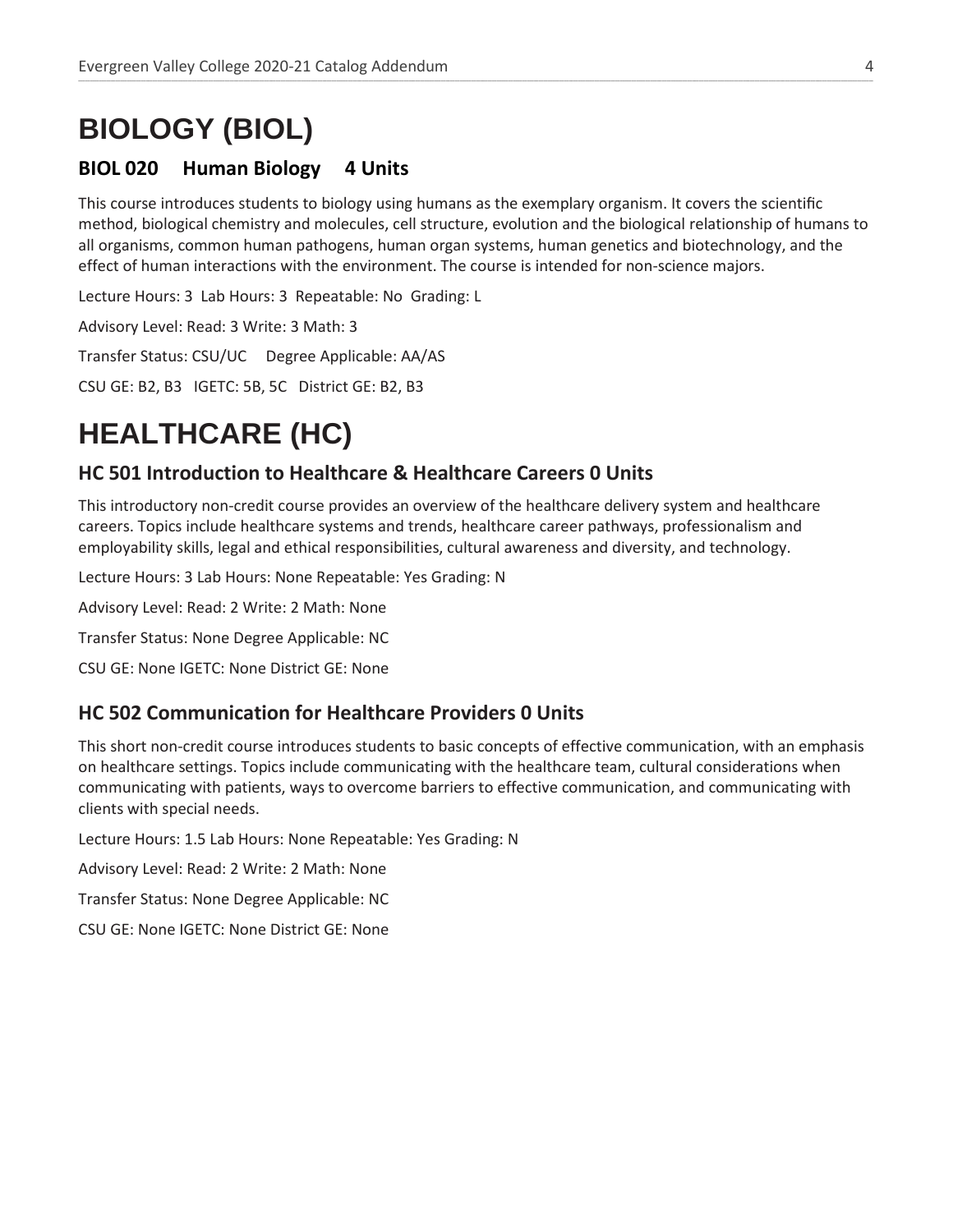# **HISTORY (HIST)**

### **HIST 001 Survey of American History 3 Units**

This course surveys the development of U.S. History in a broad approach to the social, constitutional, economic and political history of the U.S. with emphasis upon key events, issues and their backgrounds.

**\_\_\_\_\_\_\_\_\_\_\_\_\_\_\_\_\_\_\_\_\_\_\_\_\_\_\_\_\_\_\_\_\_\_\_\_\_\_\_\_\_\_\_\_\_\_\_\_\_\_\_\_\_\_\_\_\_\_\_\_\_\_\_\_\_\_\_\_\_\_\_\_\_\_\_\_\_\_\_\_\_\_\_\_\_\_\_\_\_\_\_\_\_\_\_\_\_\_\_\_\_\_\_\_\_\_\_\_\_\_\_\_\_\_\_\_\_\_\_\_\_\_\_\_\_\_\_\_\_\_\_\_\_\_\_\_\_\_\_\_\_\_\_\_\_\_\_\_\_\_\_\_\_\_\_\_\_\_\_\_\_\_\_\_\_\_\_\_\_\_\_\_\_\_\_\_\_\_\_\_\_\_\_\_\_\_\_\_\_\_\_\_\_\_\_\_\_\_\_\_\_\_\_\_\_\_\_\_\_\_\_\_\_\_\_\_\_\_\_\_\_\_\_\_\_\_\_\_\_\_\_\_\_\_\_\_\_\_\_\_\_\_\_\_\_\_\_\_\_\_\_\_\_\_\_\_\_\_\_\_\_\_\_\_\_\_\_\_\_\_\_\_\_\_\_\_\_\_\_\_\_\_\_\_\_\_\_\_\_\_\_\_\_\_\_\_\_\_\_\_\_\_\_\_\_\_\_\_\_\_\_\_\_\_\_\_\_\_\_\_\_\_\_\_\_\_\_\_\_\_\_\_\_\_\_\_\_\_\_\_\_\_**

Lecture Hours: 3 Lab Hours: None Repeatable: No Grading: L

Advisory Level: Read: 3 Write: 3 Math: None

Transfer Status: CSU/UC Degree Applicable: AA/AS

CSU GE: D, US-1 IGETC: 4 District GE: D, US-1

# **LEGAL ASSISTANT (LA)**

### **LA 036 Real Estate and Property Law 3 Units**

This course covers general property law, real property law, purchase and sales agreements, mortgages, leases, easements, deeds, closings, recordings of documents, and title searches. Emphasis will be placed upon interpreting the law and completing documents that are typically used for property transactions in a law office environment.

Lecture Hours: 3 Lab Hours: None Repeatable: No Grading: L

Advisory Level: Read: 3 Write: 3 Math: None

Transfer Status: CSU Degree Applicable: AA/AS

CSU GE: None IGETC: None District GE: None

## **MATHEMATICS (MATH)**

### **MATH 016 Algebra With Geometric Concepts 7 Units**

This course combines beginning algebra, intermediate algebra, and selected topics in geometry to prepare students for college level

math courses. Students will explore linear, quadratic, rational, radical, exponential, and logarithmic functions and equations. The course covers absolute value in equations and inequalities, complex numbers, functions as mathematical models, inverse functions, and systems of linear equations. It also includes geometric congruence, properties of polygons, parallel lines, similarity, areas, and volumes.

Lecture Hours: 7 Lab Hours: None Repeatable: No Grading: L

Recommended: Basic knowledge of arithmetic or pass MATH 310 or MATH 311 with a C or better

Advisory Level: Read: 2 Write: 2 Math: None

Transfer Status: None Degree Applicable: AS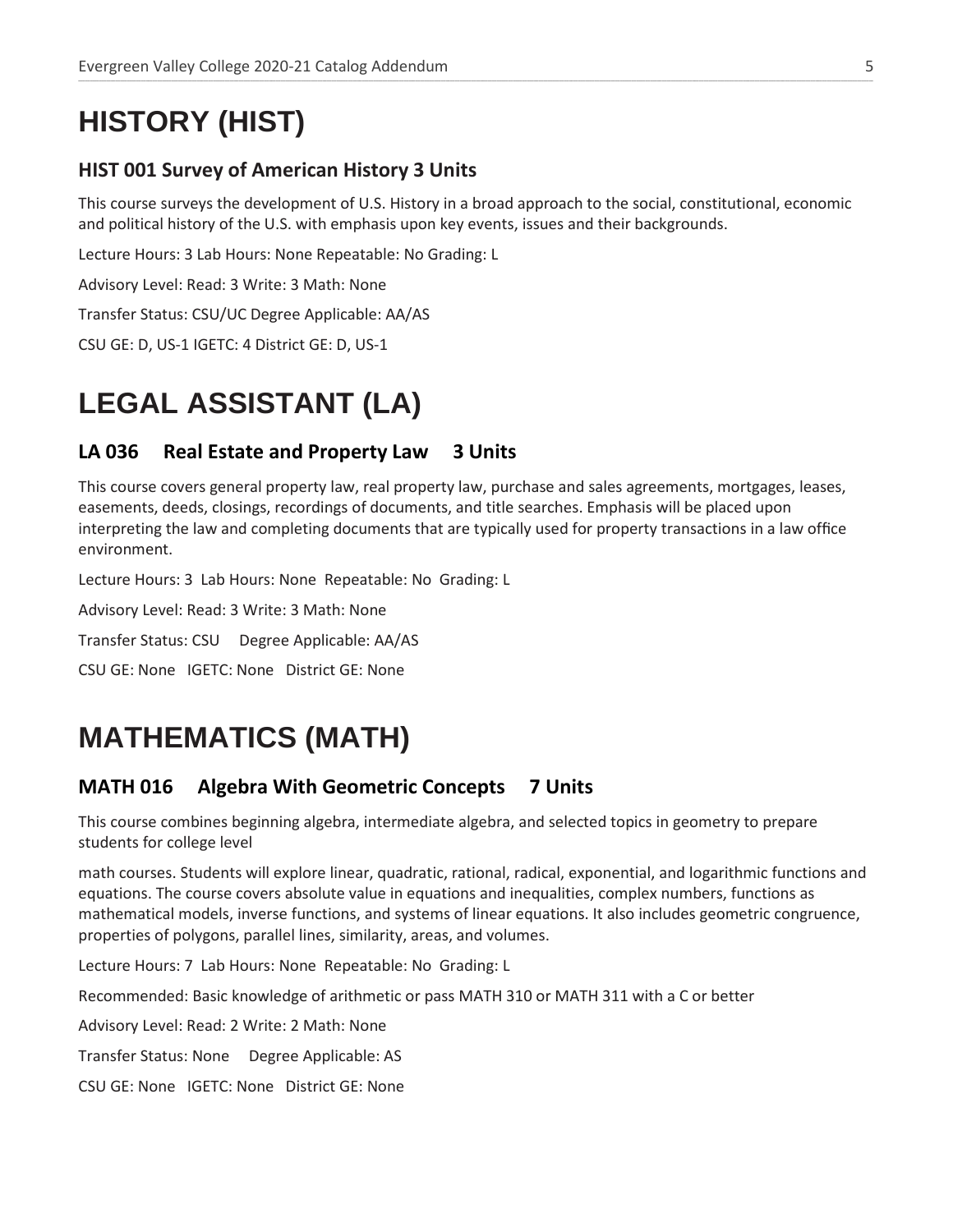### **MATH 066 Calculus I Late Transcendentals for STEM 4 Units**

This is the first course in calculus for students majoring in Computer Science, Data Science, or Economics, as well as the Natural Sciences, Technology, Engineering and Mathematics. Students will study functions, limits, continuity, techniques and applications of differentiation and integration, and the Fundamental Theorem of Calculus. (C-ID MATH 211)

**\_\_\_\_\_\_\_\_\_\_\_\_\_\_\_\_\_\_\_\_\_\_\_\_\_\_\_\_\_\_\_\_\_\_\_\_\_\_\_\_\_\_\_\_\_\_\_\_\_\_\_\_\_\_\_\_\_\_\_\_\_\_\_\_\_\_\_\_\_\_\_\_\_\_\_\_\_\_\_\_\_\_\_\_\_\_\_\_\_\_\_\_\_\_\_\_\_\_\_\_\_\_\_\_\_\_\_\_\_\_\_\_\_\_\_\_\_\_\_\_\_\_\_\_\_\_\_\_\_\_\_\_\_\_\_\_\_\_\_\_\_\_\_\_\_\_\_\_\_\_\_\_\_\_\_\_\_\_\_\_\_\_\_\_\_\_\_\_\_\_\_\_\_\_\_\_\_\_\_\_\_\_\_\_\_\_\_\_\_\_\_\_\_\_\_\_\_\_\_\_\_\_\_\_\_\_\_\_\_\_\_\_\_\_\_\_\_\_\_\_\_\_\_\_\_\_\_\_\_\_\_\_\_\_\_\_\_\_\_\_\_\_\_\_\_\_\_\_\_\_\_\_\_\_\_\_\_\_\_\_\_\_\_\_\_\_\_\_\_\_\_\_\_\_\_\_\_\_\_\_\_\_\_\_\_\_\_\_\_\_\_\_\_\_\_\_\_\_\_\_\_\_\_\_\_\_\_\_\_\_\_\_\_\_\_\_\_\_\_\_\_\_\_\_\_\_\_\_\_\_\_\_\_\_\_\_\_\_\_\_\_\_**

Lecture Hours: 4 Lab Hours: None Repeatable: No Grading: L

Prerequisite: MATH 021 and MATH 022 or MATH 025 all with C or better

Advisory Level: Read: 3 Write: 3 Math: None

Transfer Status: CSU/UC Degree Applicable: AA/AS

CSU GE: B4 IGETC: 2A District GE: B4

# **SPANISH (SPAN)**

#### **SPAN 138 Work Experience 1-8 Units**

Occupational Work Experience is designed for students who work or volunteer in a field related to their career major. Students are required to provide evidence that they are enrolled in a career program (e.g., education plan or coursework in a career/occupational subject area). Students can earn one unit of credit for each 60 hours of unpaid volunteer time or 75 hours of paid work during the semester. Students can repeat Occupational Work Experience, combined with General Work Experience, or alone, up to a maximum of 16 units. Internship/Job Placement is not guaranteed.

Lecture Hours: None Lab Hours: 2.07 Repeatable: Yes Grading: O

Prerequisite: SPAN 031, SPAN 032, SPAN 035, SPAN 036A and SPAN 037A, all with C or better

Corequisite: Be employed or a volunteer at an approved work-site for the minimum number of hours per unit as stipulated for paid and unpaid status.

Advisory Level: Read: 3 Write: 3 Math: None

Transfer Status: CSU Degree Applicable: AA/AS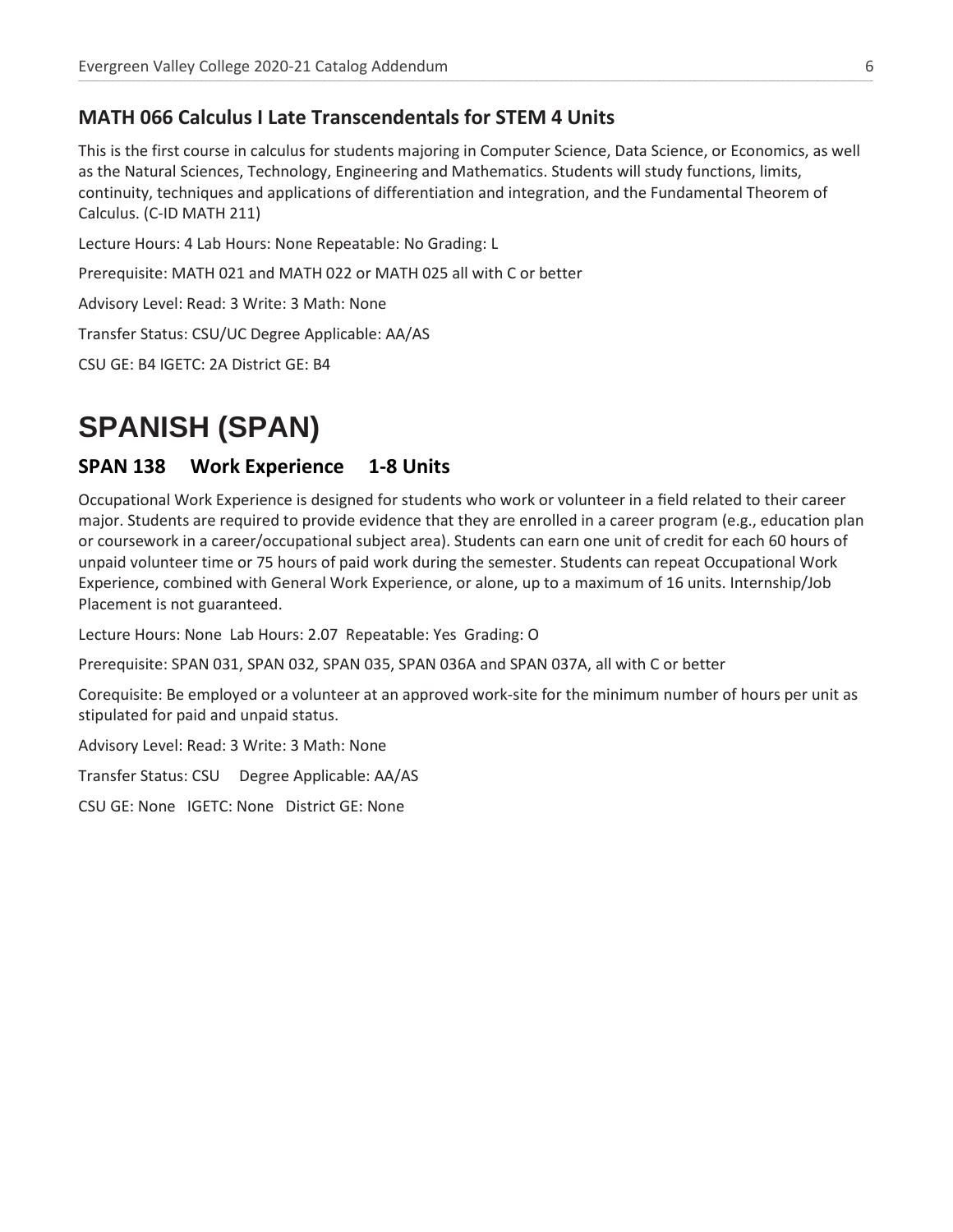# **BOARD POLICIES**

**\_\_\_\_\_\_\_\_\_\_\_\_\_\_\_\_\_\_\_\_\_\_\_\_\_\_\_\_\_\_\_\_\_\_\_\_\_\_\_\_\_\_\_\_\_\_\_\_\_\_\_\_\_\_\_\_\_\_\_\_\_\_\_\_\_\_\_\_\_\_\_\_\_\_\_\_\_\_\_\_\_\_\_\_\_\_\_\_\_\_\_\_\_\_\_\_\_\_\_\_\_\_\_\_\_\_\_\_\_\_\_\_\_\_\_\_\_\_\_\_\_\_\_\_\_\_\_\_\_\_\_\_\_\_\_\_\_\_\_\_\_\_\_\_\_\_\_\_\_\_\_\_\_\_\_\_\_\_\_\_\_\_\_\_\_\_\_\_\_\_\_\_\_\_\_\_\_\_\_\_\_\_\_\_\_\_\_\_\_\_\_\_\_\_\_\_\_\_\_\_\_\_\_\_\_\_\_\_\_\_\_\_\_\_\_\_\_\_\_\_\_\_\_\_\_\_\_\_\_\_\_\_\_\_\_\_\_\_\_\_\_\_\_\_\_\_\_\_\_\_\_\_\_\_\_\_\_\_\_\_\_\_\_\_\_\_\_\_\_\_\_\_\_\_\_\_\_\_\_\_\_\_\_\_\_\_\_\_\_\_\_\_\_\_\_\_\_\_\_\_\_\_\_\_\_\_\_\_\_\_\_\_\_\_\_\_\_\_\_\_\_\_\_\_\_\_\_\_\_\_\_\_\_\_\_\_\_\_\_\_\_\_**

## **AP 4235 CREDIT FOR PRIOR LEARNING (FORMERLY CREDIT BY EXAMINATION)**

#### **References:**

Education Code Section 79500; Title 5 Sections 55050 and 55052

#### **Credit for Prior Learning may be obtained by one of the following methods:**

- Achievement of a score of 3 or higher<sup>[\[1\]](https://go.boarddocs.com/ca/sjeccd/Board.nsf/goto?open&id=A8B2VQ022B2F#_ftn1)</sup> on an Advanced Placement Examination administered by the College Entrance Examination Board.
- Achievement of a satisfactory score that qualifies for credit by examination in the College Level Examination Program (CLEP).
- Achievement of a satisfactory score on a high-level International Baccalaureate (IB) examination
- Credit by satisfactory completion of an examination administered by the college in lieu of completion of a course listed in the college catalog.
- Achievement of an examination administered by other agencies approved by the college.
- Assessment approved or conducted by proper authorities of the colleges.
- Evaluation of Joint Services Transcripts (JST)
- Evaluation of student-created portfolios
- Evaluation of industry-recognized credential documentation
- Documentation of industry recognized training received while incarcerated
- The JST transcript evaluation and military service/training will be based on the American Council on Education (ACE) recommendation and discipline faculty approval.
- Discipline faculty shall determine credit course equivalency for students who complete public services academies (police academy, fire academy, and correction academy, etc.).

The determination to offer Credit for Prior Learning (CPL) rests solely on the discretion of faculty within their discipline.

#### Credits acquired by examination are not applicable to meeting of such unit load requirements as Selective Service deferment, Veteran's or Social Security benefits.

While credit may be granted by the College, acceptance of Credit for Prior Learning (CPL) units varies by transfer institution. Please refer to the transfer institution's CPL policies.